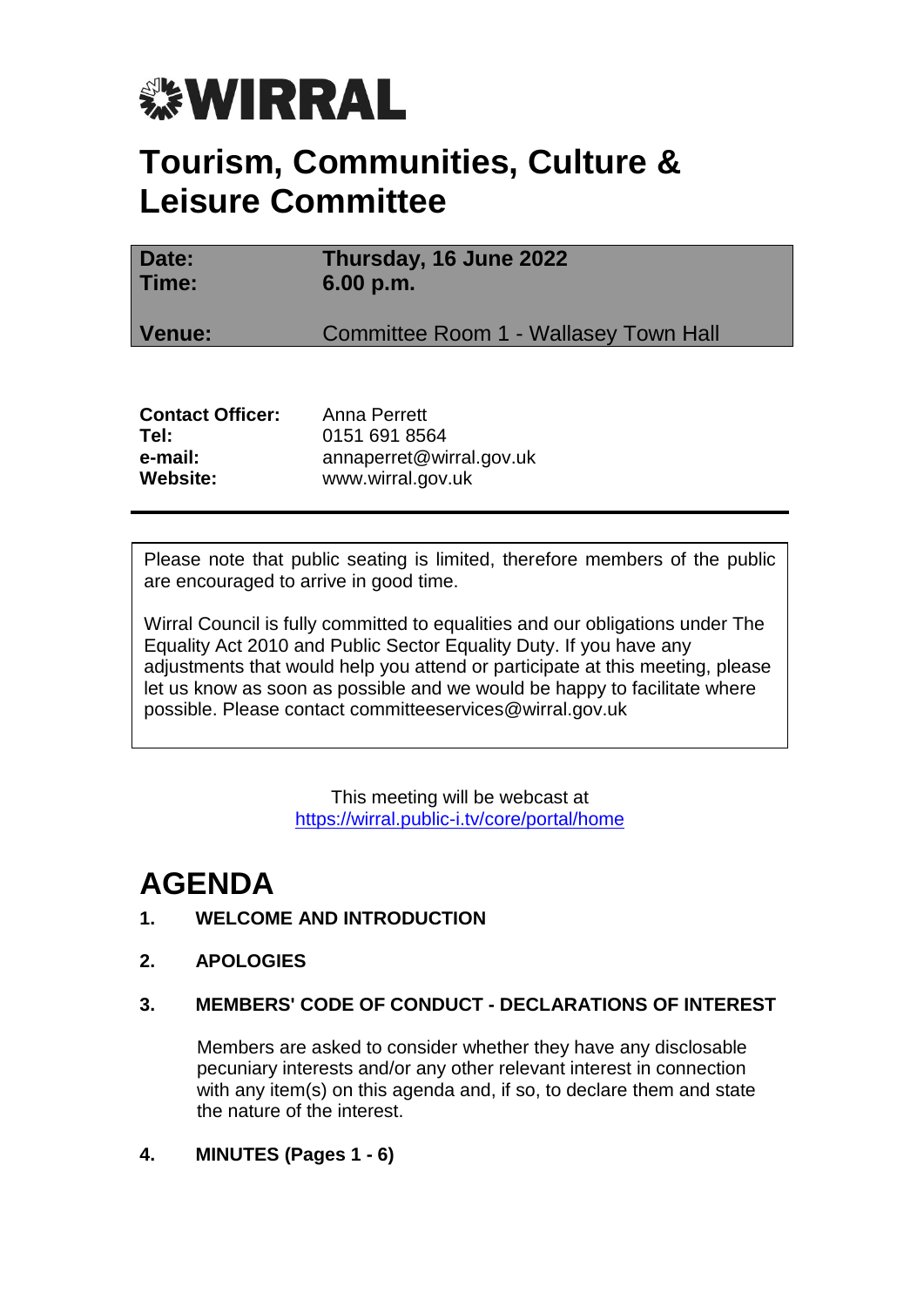To approve the accuracy of the minutes of the meeting held on 8 March 2022

### **5. PUBLIC AND MEMBER QUESTIONS**

Please telephone the Committee Services Officer if you have not received an acknowledgement of your question/statement by the deadline for submission.

## 5.1 **Public Questions**

Notice of question to be given in writing or by email by 12 noon, 13 June 22 to the Council's Monitoring Officer [\(committeeservices@wirral.gov.uk\)](mailto:committeeservices@wirral.gov.uk) and to be dealt with in accordance with Standing Order 10.

#### 5.2 **Statements and Petitions**

Notice of representations to be given in writing or by email by 12 noon, 13 June 2022 to the Council's Monitoring Officer (committeeservices@wirral.gov.uk) and to be dealt with in accordance with Standing Order 11.1.

Petitions may be presented to the Committee if provided to Democratic and Member Services no later than 10 working days before the meeting, at the discretion of the Chair. The person presenting the petition will be allowed to address the meeting briefly (not exceeding three minute) to outline the aims of the petition. The Chair will refer the matter to another appropriate body of the Council within whose terms of reference it falls without discussion, unless a relevant item appears elsewhere on the Agenda. If a petition contains more than 5,000 signatures, it will be debated at a subsequent meeting of Council for up to 15 minutes, at the discretion of the Mayor.

Please give notice of petitions to committeeservices@wirral.gov.uk in advance of the meeting.

#### 5.3 **Questions by Members**

Questions by Members to be dealt with in accordance with Standing Orders 12.3 to 12.8.

## **SECTION A - KEY AND OTHER DECISIONS**

#### **6. LEISURE FACILITIES INVESTMENT STRATEGY REPORT (Pages 7 - 440)**

**7. LEISURE AND LIBRARIES CONSULTATION OUTCOMES (Pages 441 - 750)**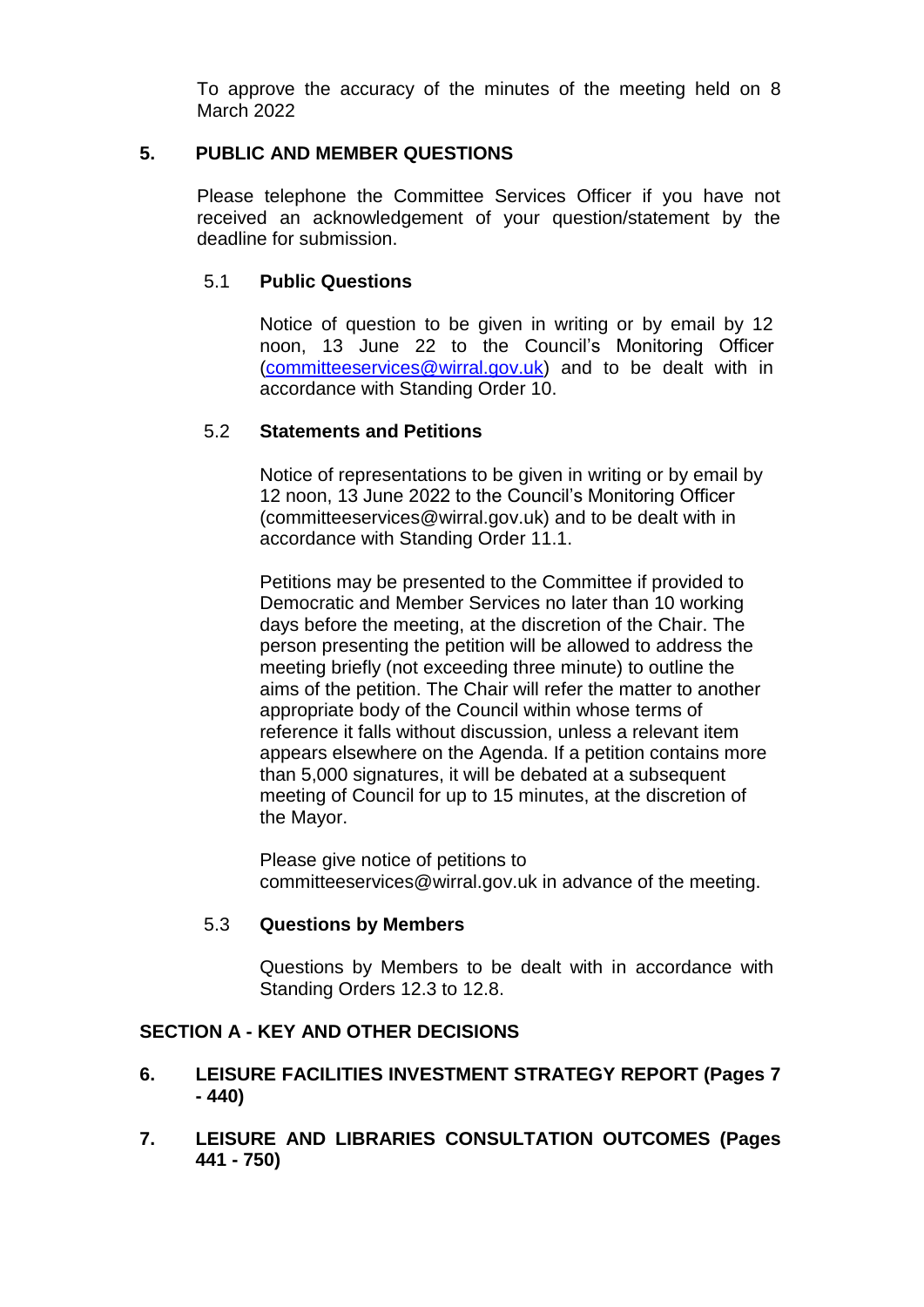#### **8. COMMUNITY ASSET TRANSFER (STAGE 1) (Pages 751 - 766)**

### **SECTION B - BUDGET AND PERFORMANCE MANAGEMENT**

- **9. 2022/23 BUDGET MONITORING AND 2023/24 BUDGET SETTING (Pages 767 - 794)**
- **10. 2021/22 BUDGET MONITORING QUARTER 4 - OUTTURN (Pages 795 - 810)**

**SECTION C - WORK PROGRAMME / OVERVIEW AND SCRUTINY**

- **11. APPOINTMENT TO BIRKENHEAD PARK MANAGEMENT COMMITTEE (Pages 811 - 814)**
- **12. APPOINTMENT OF HERITAGE CHAMPION (Pages 815 - 818)**
- **13. WORK PROGRAMME UPDATE (Pages 819 - 828)**

### **14. EXEMPT INFORMATION - EXCLUSION OF THE PRESS AND PUBLIC**

The following items contain exempt information.

**RECOMMENDATION**: That, under section 100 (A) (4) of the Local Government Act 1972, the public be excluded from the meeting during consideration of the following items of business on the grounds that they involve the likely disclosure of exempt information as defined by paragraph 3 of Part I of Schedule 12A (as amended) to that Act. The Public Interest test has been applied and favours exclusion.

## **15. APPENDIX - 5 WIRRAL COUNCIL LEISURE FACILITY INVESTMENT STRATEGY (004) (Pages 829 - 914)**

## **Terms of Reference**

The Tourism, Communities, Culture and Leisure Committee has responsibility for customer contact, community development and community services, including all of those functions related to community safety and also those regarding the promotion of community engagement.

The Committee is charged by full Council to undertake responsibility for the Council's role and functions:-

- (a) for customer and community contact services, including various offices and meeting points, customer contact centres and advice and transaction services
- (b) community engagement, incorporating the Council's approach to equalities, inclusion communities, neighbourhoods and the voluntary and charitable sector, community wealth building and social value;
- (c) in considering options and develop proposals for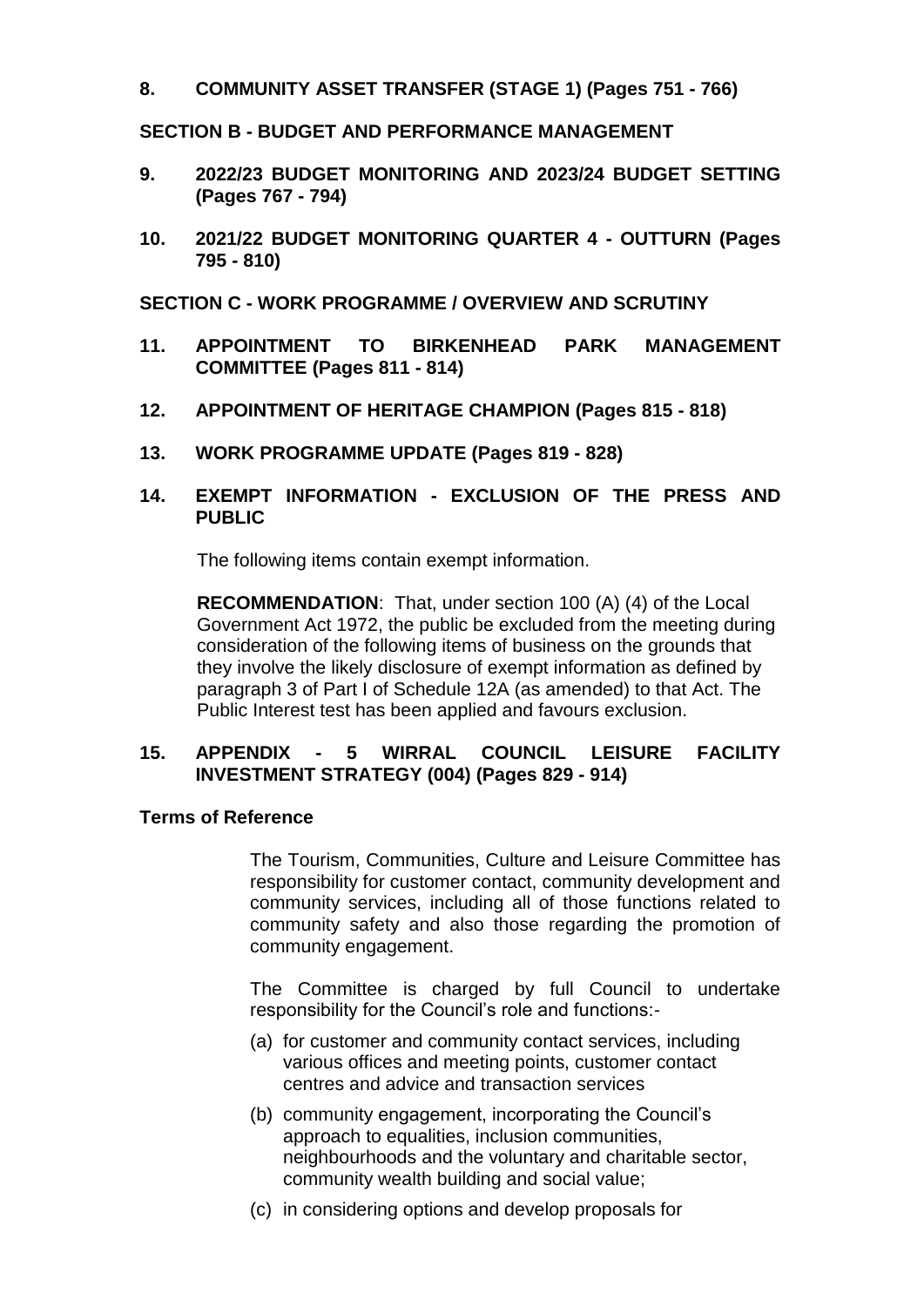neighbourhood arrangements, including capacity building, use of assets and devolving powers and services to neighbourhoods;

- (d) for the provision and management of leisure, sports and recreation facilities;
- (e) for delivery of the authority's library and museums services, including but not limited to art galleries, historic buildings and their gardens and the functions of the Council regarding public records, and the Council's
- (f) concerning tourism, the arts, culture and heritage, including provision of theatre, entertainments, conferences and events;
- (g) in relation to bereavement services and support to the Coroner's service;
- (h) regarding community safety, crime and disorder and all associated matters;
- (i) for trading standards and environmental health, including but not limited to:
	- (i) consumer protection;
	- (ii) product safety;
	- (iii) fair trading;
	- (iv) metrology;

(v)food standards and animal health;

- (vi) air pollution control;
- (vii) health and safety at work (except in so far as it relates to the Council as an employer);
- (viii) public conveniences;
- (ix) food safety; and
- $(x)$  control of nuisances;
- (j) in respect of emergency planning and community resilience (community, regulatory and asset services);
- (k) providing a view of performance, budget monitoring and risk management in relation to the Committee's functions; and
- (l) undertaking the development and implementation of policy in relation to the Committee's functions, incorporating the assessment of outcomes, review of effectiveness and formulation of recommendations to the Council, partners and other bodies, which shall include any decision relating to the above functions.
- m) in respect of the Police and Justice Act 2006, the functions to:
	- (i) review or scrutinise decisions made or other action taken, in connection with the discharge by the responsible authorities of their crime and disorder